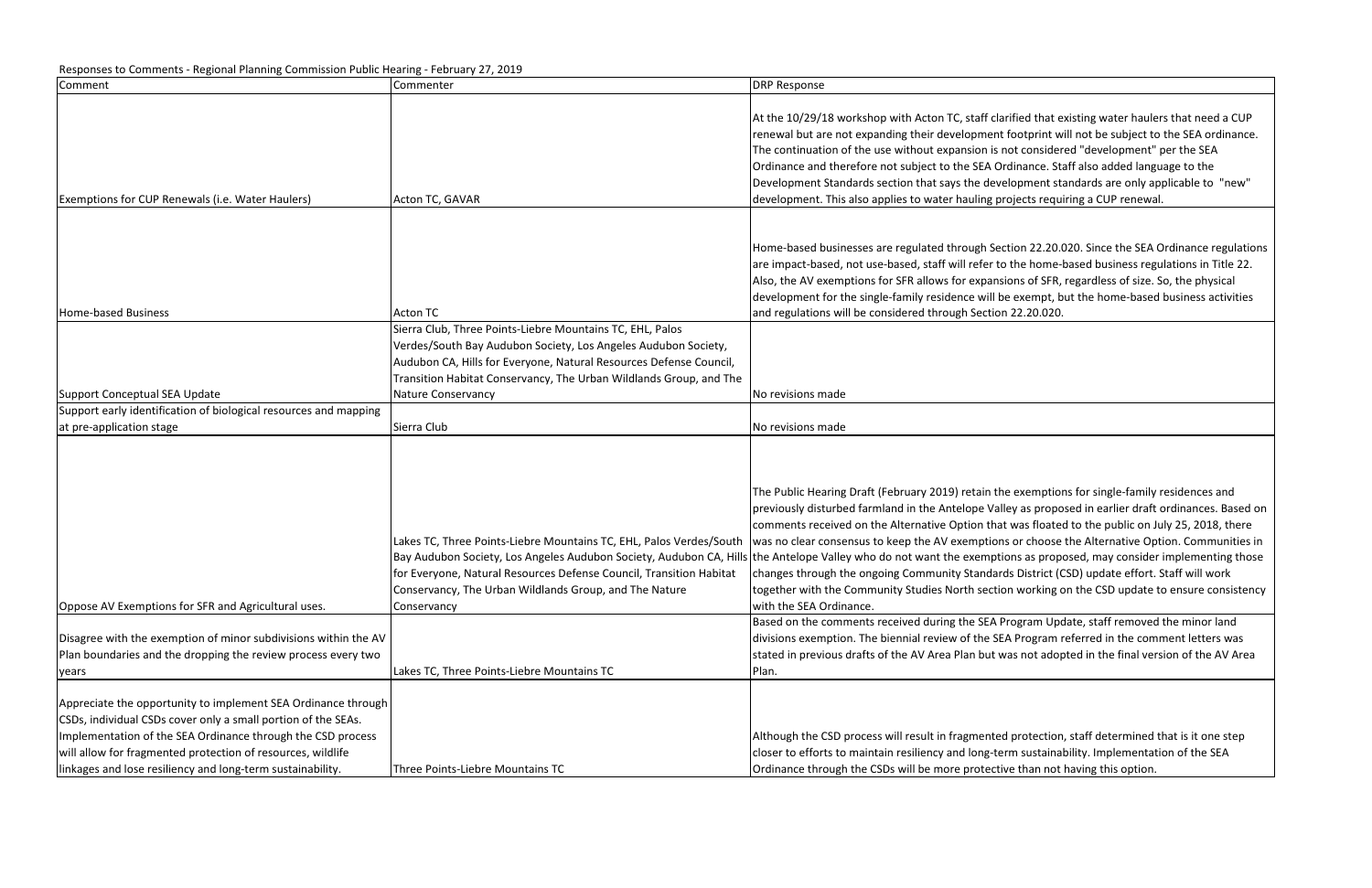|                                                                                       | EHL, Palos Verdes/South Bay Audubon Society, Los Angeles Audubon    |                                                         |
|---------------------------------------------------------------------------------------|---------------------------------------------------------------------|---------------------------------------------------------|
|                                                                                       | Society, Audubon CA, Hills for Everyone, Natural Resources Defense  |                                                         |
|                                                                                       | Council, Transition Habitat Conservancy, The Urban Wildlands Group, |                                                         |
| <b>Support SEA Ordinance</b>                                                          | and The Nature Conservancy, Puente Hills Habitat                    | Support noted                                           |
|                                                                                       | EHL, Palos Verdes/South Bay Audubon Society, Los Angeles Audubon    |                                                         |
|                                                                                       | Society, Audubon CA, Hills for Everyone, Natural Resources Defense  |                                                         |
| Ask RPC to include in your motion a recommendation to remove                          | Council, Transition Habitat Conservancy, The Urban Wildlands Group, |                                                         |
| AV Exemptions as soon as possible.                                                    | and The Nature Conservancy                                          | <b>Refer to Commission</b>                              |
|                                                                                       |                                                                     | The Ordinance has a section on procedures for Hab       |
|                                                                                       |                                                                     | but free review by the staff biologist to make sure t   |
|                                                                                       |                                                                     | of the SEA CUP Findings. So even though governme        |
|                                                                                       |                                                                     | ordinance, there is a separate, free, and not as inte   |
| Exempt government open space managers from the ordinance                              | Puente Hills Habitat Authority                                      | who qualify for habitat restoration projects.           |
|                                                                                       |                                                                     |                                                         |
| Property Value reduction without any compensation for lack of                         |                                                                     | Projects that are required to provide open space pr     |
| use of the land owned. Tax structure remains the same without                         |                                                                     | through the Assessor's Office. Dedicated open spac      |
| reduction for the maintenance of the SEA Ordinance.                                   | Janet Lammon                                                        | areas, so this is an option to reduce property taxes.   |
| Revise Exemption P for introduced trees to exempt the planting                        |                                                                     |                                                         |
| or removal of introduced trees                                                        | <b>Stephen Maxwell</b>                                              | Revised as commenter proposed                           |
|                                                                                       |                                                                     |                                                         |
|                                                                                       |                                                                     | Staff considered the comments and moved the woo         |
|                                                                                       |                                                                     | woodlands protections. Individual juniper trees are     |
|                                                                                       |                                                                     | sizes.                                                  |
|                                                                                       |                                                                     |                                                         |
|                                                                                       |                                                                     | Juniper is common in parts of state, and some area      |
| Disagree that Juniper woodlands should be protected as a                              |                                                                     | distribution of that species, that grows north of the   |
| Category 2 or 3, especially when Oak woodlands are protected as                       |                                                                     | So there is only a narrow band in the LA County wh      |
| a Category 3. CNPS designates Junipers as S4/G4. DRP does not                         |                                                                     | coming back from disturbances from fire and brush       |
| provide supporting information to the decision in the SEA                             |                                                                     | all these reasons, that's why is why staff considers.   |
| Ordinance that Junipers are much rarer or more significant on a                       |                                                                     | and protecting individual juniper trees of all sizes. C |
| local scale than they are on a global, state, or even regional scale. Acton TC, GAVAR |                                                                     | Junipers locally in Agua Dulce and Acton.               |
|                                                                                       |                                                                     | Because the Cat 4 is occurring in a SEA, it is conside  |
| Cat 4 is not biologically sensitive and should not include required                   |                                                                     | contribute to the health of the SEA. Categories 4 ar    |
| open space preservation.                                                              | <b>GAVAR</b>                                                        | and allow for these more sensitive resources to be      |
|                                                                                       |                                                                     | The Public Hearing Draft (February 2019) retain the     |
|                                                                                       |                                                                     |                                                         |
|                                                                                       |                                                                     | previously disturbed farmland in the Antelope Valle     |
|                                                                                       |                                                                     | comments received on the Alternative Option that        |
|                                                                                       |                                                                     | was no clear consensus to keep the AV exemptions        |
|                                                                                       |                                                                     | the Antelope Valley who do not want the exemptio        |
|                                                                                       |                                                                     | changes through the ongoing Community Standard          |
|                                                                                       |                                                                     | together with the Community Studies North section       |
| Support keeping AV exemptions                                                         | <b>GAVAR, Acton TC</b>                                              | with the SEA Ordinance.                                 |

abitat Restoration Projects. There will be a mandatory that the habitat restoration project meets the spirit nent open space managers are not exempt from the tensive review for government open space managers

preservation can get their properties re-assessed ace is assessed at a different rate than developed

oodlands to SEA Category 3 consistent with Oak re in the SEA Protected Tree List, protected at all

eas of LA County. LA County is the edge of the ne San Gabriel Mountain, mostly along the foothills. here junipers occurs. Junipers have a hard time sh clearance. Junipers are also very slow growing. For I Juniper woodlands to be of Category 3 sensitivity CDFW has also expressed concerns of decline of

dered biologically sensitive. Everything in the SEA and 5 act as buffers to the more sensitive resources e healthy.

The exemptions for single-family residences and ley as proposed in earlier draft ordinances. Based on at was floated to the public on July 25, 2018, there ns or choose the Alternative Option. Communities in ions as proposed, may consider implementing those rds District (CSD) update effort. Staff will work on working on the CSD update to ensure consistency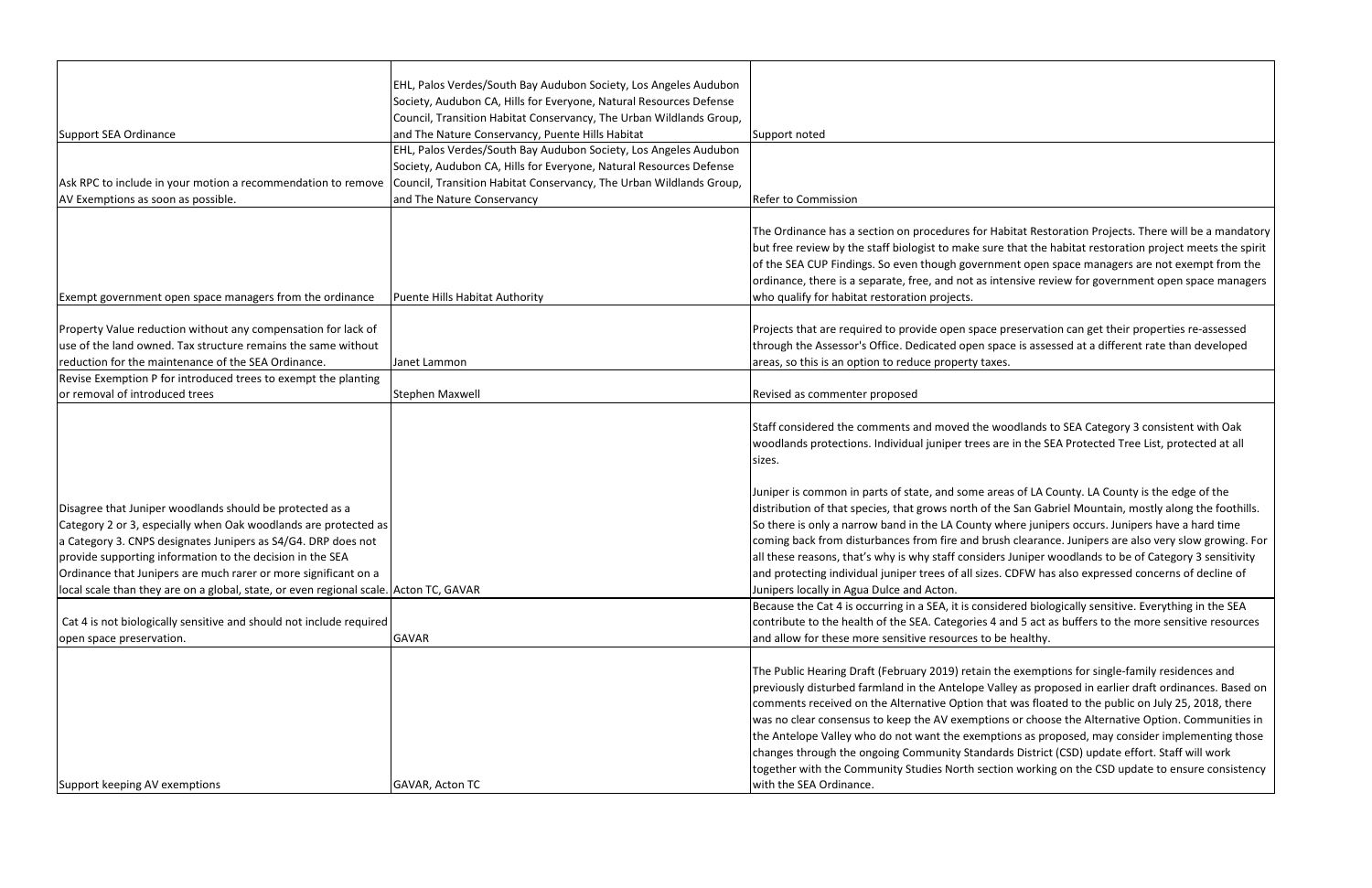|                                                                 |                 | Revised language in the Implementation Guide for addi        |
|-----------------------------------------------------------------|-----------------|--------------------------------------------------------------|
|                                                                 |                 | Since animals move and generally flee or hide when bie       |
|                                                                 |                 | underway, determination of an animal species' presend        |
|                                                                 |                 | species. Therefore, even if the animal itself has not bee    |
|                                                                 |                 | presence or use of an area may be determined by the p        |
|                                                                 |                 | features such as nests, dens, burrows, and roosts. In th     |
|                                                                 |                 | observed within a heavily disturbed or paved area that       |
|                                                                 |                 | biologist should look to adjacent natural habitat areas t    |
| Concerned that language in the Implementation Guide allows      |                 | support the species. The disturbed or paved area shoul       |
| biologists to identify species that are not observed during the |                 | simply because a species of special concern is seen cros     |
| survey.                                                         | Acton TC, GAVAR | observation is likely to result in identification of occupi- |
|                                                                 |                 | The Table 5 referred to in the comment is the Recomm         |
|                                                                 |                 | projects. The decision maker will be using these ratios a    |
|                                                                 |                 | the preservation ratio based on the specific project. Th     |
|                                                                 |                 | ratio is because Category 5, which is considered disturk     |
|                                                                 |                 | corridor or open space buffer to more sensitive habitat      |
|                                                                 |                 | reiterate preservation of Category 5 is only to maintain     |
| Oppose preservation ratios for Cat 5 for SEA CUPs - Table 5     | Acton TC, GAVAR | buffer.                                                      |
|                                                                 |                 | Staff determines land to be "not suitable" when the pro      |
|                                                                 |                 | as the proposed disturbance area. Open space preserva        |
| Off-site preservation is required when the on-site habit is     |                 | For example, if you disturb Category 3, then you need t      |
| considered "not suitable". Oppose requiring open space          |                 | longer has any more of a certain category to protect be      |
| preservation on land that is not suitable for open space.       | <b>Acton TC</b> | developed on, the project may need to seek appropriat        |
|                                                                 |                 | The Implementation Guide does not provide additional         |
|                                                                 |                 | be used to clarify goals, policies, ordinance provisions,    |
|                                                                 |                 | Ordinance. The Guide will be updated as necessary by         |
|                                                                 |                 | processing practice. The Guide does not change or revi       |
| Clarification as to whether the Implementation Guide is part of |                 | the SEA Ordinance, General Plan, or other applicable re      |
| the Ordinance and will be approved by the Board.                | <b>Acton TC</b> | Zoning Code or General Plan.                                 |
|                                                                 |                 | Section 22.102.100.C states that the preserved natural       |
| SEA Ordinance does not articulate the use restrictions for      |                 | undeveloped condition, with no removal of trees or ve        |
| preserved open space.                                           | <b>Acton TC</b> | features. This section also includes a list of exceptions.   |
|                                                                 |                 | Projects that are required to provide open space prese       |
| Concerned that property owners will need to pay property taxes  |                 | assessed through the Assessor's Office. Dedicated oper       |
| in perpetuity on preserved open spaces.                         | <b>Acton TC</b> | developed areas, so this is an option to reduce propert      |
|                                                                 |                 |                                                              |

additional clarification.

en biological human activity is detected surveys are esence cannot rely entirely on direct sightings of the ot been directly observed on the project site, its the presence of scat, tracks, and special habitat In the case that a Species of Special Concern is that does not constitute appropriate habitat, the reas to identify nearby natural habitat that may should not be considered SEA Resource Category 2 n crossing through the area. However, such an ccupied habitat nearby.

The Table 3 referred to nether to increduce to mentionary atios as a starting point and may increase or decrease  $ct.$  The reason why Category 5 has a suggested 1:1 listurbed habitat, can serve as a wildlife linkage or abitats. Staff added clarifying language to Table 5 to intain the wildlife linkage, corridor, or open space

he property does not contain the same Category type eservation needs to contain the same category type. reed to preserve Category 3. When a property no ect because that category has been thoroughly opriate mitigation off-site.

tional policies or regulatory provisions and is only to ions, and processes that is adopted through the SEA ary by the Director to reflect current permit provise existing regulatory provisions found within ble regulations or policies of the Los Angeles County

atural open space shall be maintained in its natural or vegetation or other disturbances of natural

preservation are able to get their properties reopen space is assessed at a different rate than operty taxes.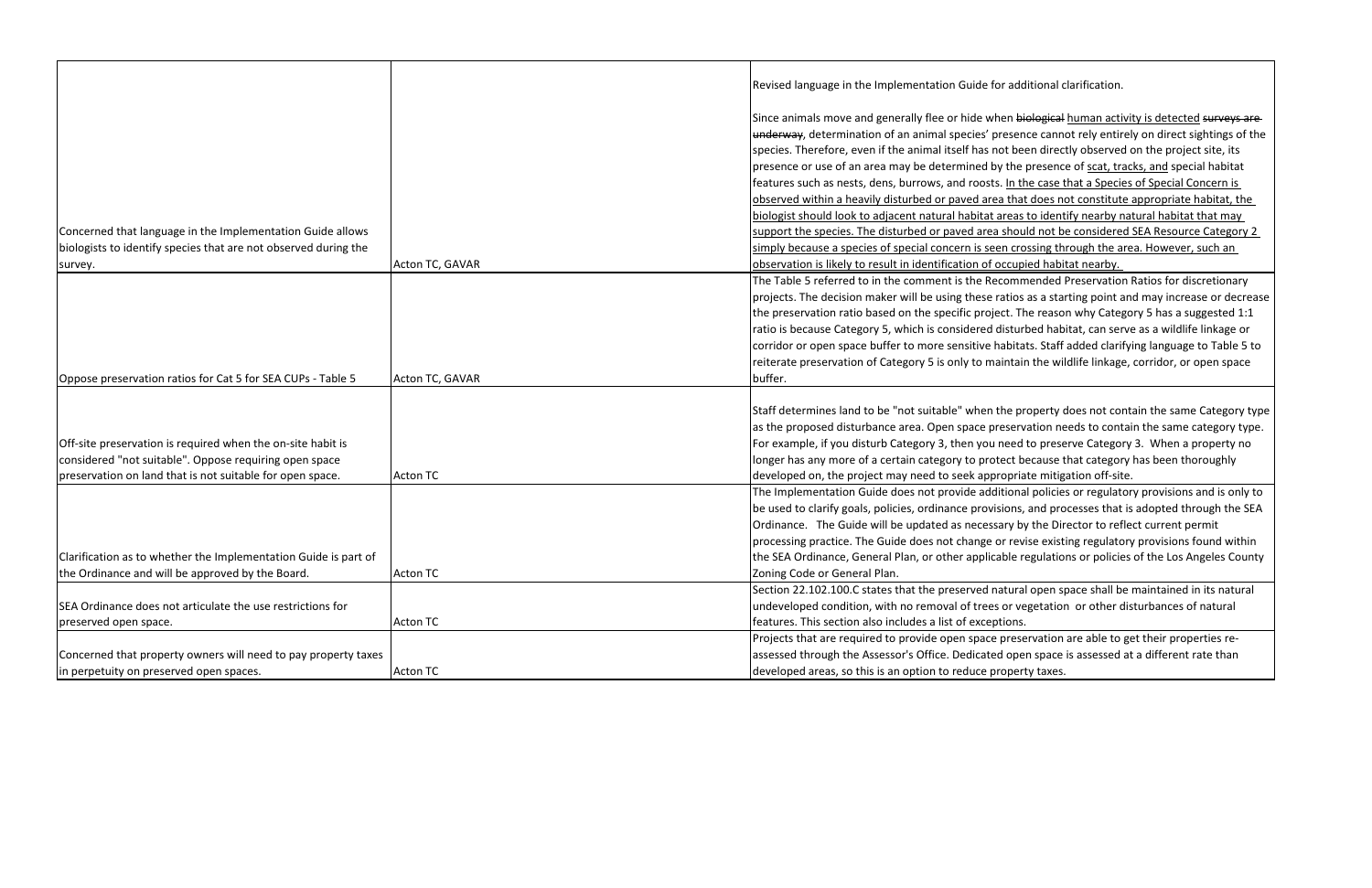|                                                                     |                 | Ministerial SEA Reviews can still preserve open spa  |
|---------------------------------------------------------------------|-----------------|------------------------------------------------------|
|                                                                     |                 | a covenant. Ranking of preservation mechanisms       |
| Objects to the ranking of open space preservation mechanisms        |                 | enforceability. Discretionary permits are considere  |
| - no basis for requiring a property owner to give land to a         |                 | more complex preservation system and mechanism       |
| conservancy or govt entity                                          |                 | lused.                                               |
| - require explanation on the use of CA Civil Code 815.3 containing  |                 |                                                      |
| the statement "No local governmental entity may condition the       |                 | CA Civil Code 815.3 is cited in the Implementation ( |
| issuance of an entitlement for use on the applicant's granting of a |                 | conservation easement.                               |
| conservation easement pursuant to this chapter." Not sure how       |                 |                                                      |
| preservation mechanisms comply with this regulatory provision       |                 | Although dedication of the open space to a land tru  |
| - Against any scheme that allows a conservancy to benefit           |                 | in the mechanisms ranking, there may be situations   |
| financially from land that is given via compulsory transfer from a  |                 | not the best option. There may not be a land trust   |
| private land owner.                                                 | Acton TC        | property may be deemed too small to be dedicated     |
| Concerned that removal of dead of fallen trees require a            |                 | Dead or fallen trees that are considered a safety ha |
| Protected Tree Permit as dead trees may be a fire safety hazard     | <b>Acton TC</b> | issued by the Foresters.                             |
| Confirm that exemptions identified in Section 22.104.040 of         |                 |                                                      |
| Draft Ordinance apply to the tree trimming and removal              |                 | There are exemptions for tree maintenance and rea    |
| provisions of the proposed Chapter 22.102.                          | Acton TC        | associated with a single family residence in the AV  |
|                                                                     |                 |                                                      |

ace on-site through a permanent deed restriction or for discretionary permits were chosen based on the ed to have more environmental impacts will need a ms to make sure that the most protective method is

Guide to define qualified entities to accept a

ust or government entity is the first preferred option is where dedication to a land trust or govt entity is working in that specific are of the county or the ed to a land trust.

azard can be removed through an emergency permit

emovals. Any tree maintenance or removal will be exempt per the AV exemption.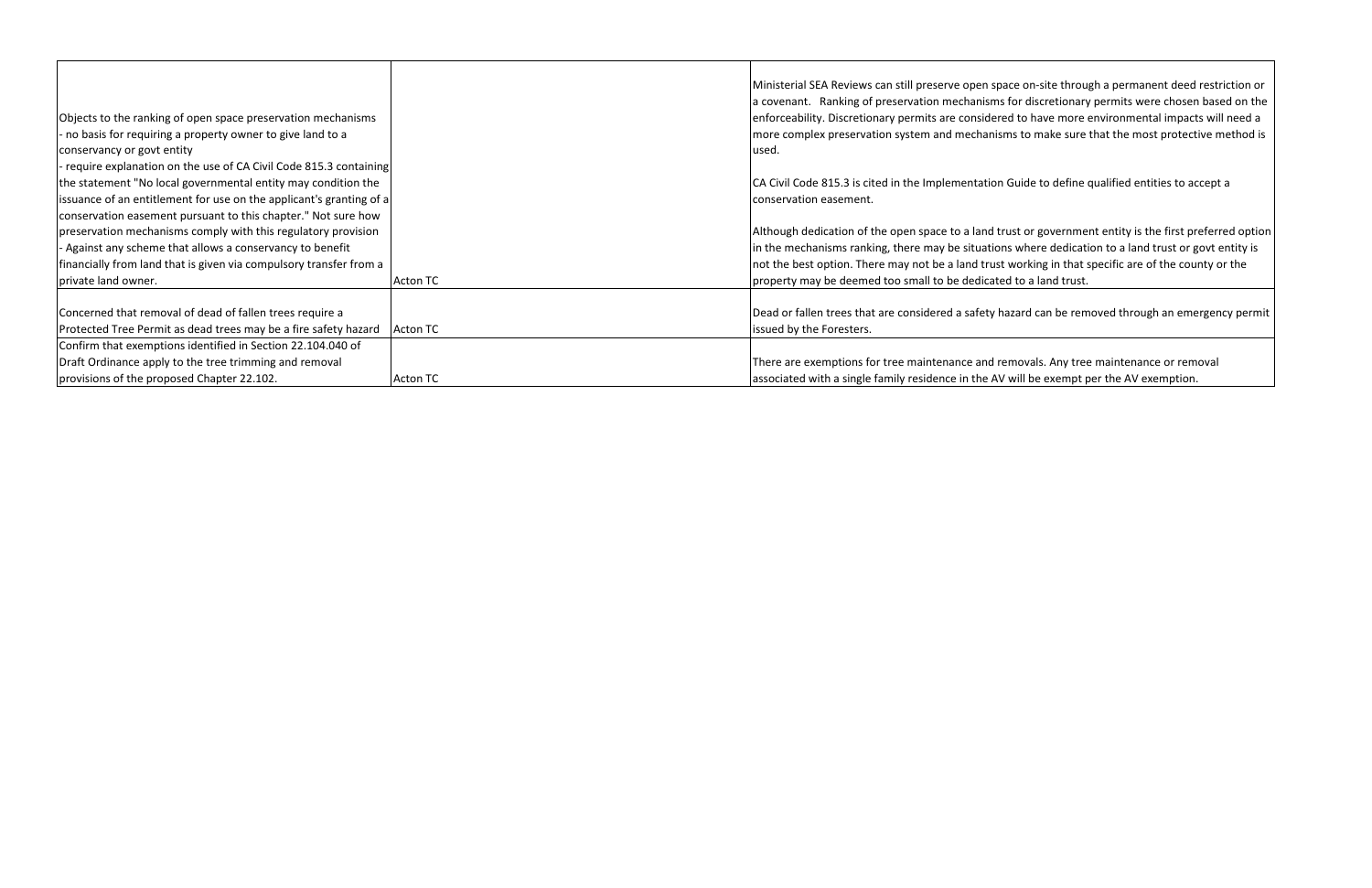**Response from 9/20/18 RPC Supplemental Package, Line 11:** e on the SEATAC certified list. g.lacounty.gov/agenda/seatac

| Responses to Comments - Provided after Regional Planning Commission Public Hearing - May 7, 2019 |            |                                                       |
|--------------------------------------------------------------------------------------------------|------------|-------------------------------------------------------|
| Requested that SEA Draft 10, Section 22.102.050 be removed                                       |            | It is unclear how the Protected Tree Permit is in dir |
| from additional permitted uses. Only be subject to ministerial                                   |            | previous request by BIA was not taken into conside    |
| review to include but not limited to native and non-vegetation                                   |            | uses.                                                 |
| removal, crops, native habitat restoration, etc. New Protected                                   |            |                                                       |
| Tree Permit is in direct conflict with this request and duplicates                               |            | If impacts to natives trees are greater than the allo |
| compliance conditions, since mitigation efforts are already                                      |            | then a Protected Tree Permit may be required in a     |
| fulfilled through current permit processes and under SEA                                         |            | efforts required in the Protected Tree Permit are sp  |
| Development standards.                                                                           | <b>BIA</b> | have been already fulfilled through the Ministerial   |
|                                                                                                  |            |                                                       |
| Enforcement mechanisms - Development permitted prior to the                                      |            |                                                       |
| expansion of a SEA mapped area would not have been previously                                    |            |                                                       |
| reviewed for impacts to SEA Resources. BIA recommends the                                        |            |                                                       |
| language adopted by former versions of the ordinance be                                          |            |                                                       |
| considered in lieu of the language in the enforcement section of                                 |            |                                                       |
| the ordinance.                                                                                   |            | The suggested language is not related to the intent   |
|                                                                                                  |            | will apply to unpermitted disturbances. Exemption     |
| "Any development authorized by a valid land use approval, or                                     |            | concerns. Projects that were approved prior to exp    |
| permit authorized by this Title 22, that was not subject to Section                              |            | SEA Review if the previously approved developmer      |
| 22.56.215 as it existed prior to the effective date of the                                       |            | biological resources were reviewed under the prior    |
| ordinance establishing the former section. In such cases, the                                    |            | the land use approval during the life of that grant.  |
| development shall be govered by the land use approval or permit                                  |            | update is only applicable to applications submitted   |
| during the life of that grant." This language would be more                                      |            | approved project does not submit a new applicatio     |
| appropriate when referring to a legally established development. BIA                             |            | permit as along as it is valid.                       |
| This draft definition requires that developments in an SEA would                                 |            |                                                       |
| have to work with a biologist on the SEATAC Certified Biologist                                  |            |                                                       |
| List. Applicants should not be limited to the SEATAC list. Many of                               |            |                                                       |
| the biologists our members work with are well qualified and are                                  |            |                                                       |
| familiar with the specific development that, often times, they                                   |            |                                                       |
| have been working on over several years. If this suggestion were                                 |            |                                                       |
| to be adopted we would request that references to the "SEATAC                                    |            | Response from 9/20/18 RPC Supplemental Packag         |
| Certified Biologist List" be taken out from the entirety of the                                  |            | No action. All biologists are welcome to apply to be  |
| ordinance.                                                                                       | <b>BIA</b> | Process is available on our website. http://planning  |

rect conflict with the previous request by BIA. The eration since the SEA Ordinance does not regulate

bwable threshold in the SEA Development Standards, ddition to the Ministerial SEA Review. Mitigation specific to the native tree impacted and would not **SEA Review.** 

of the Enforcement section of the ordinance as it E in Section 22.102.040 will applicable to BIA's pansion of the SEA boundaries can be exempt from nt footprint does not expand and impacts to r permit. These types of projects will be governed by Section 22.102.030.A states that the SEA ordinance after the effective date. So if the previously on, it will be governed by the approved land use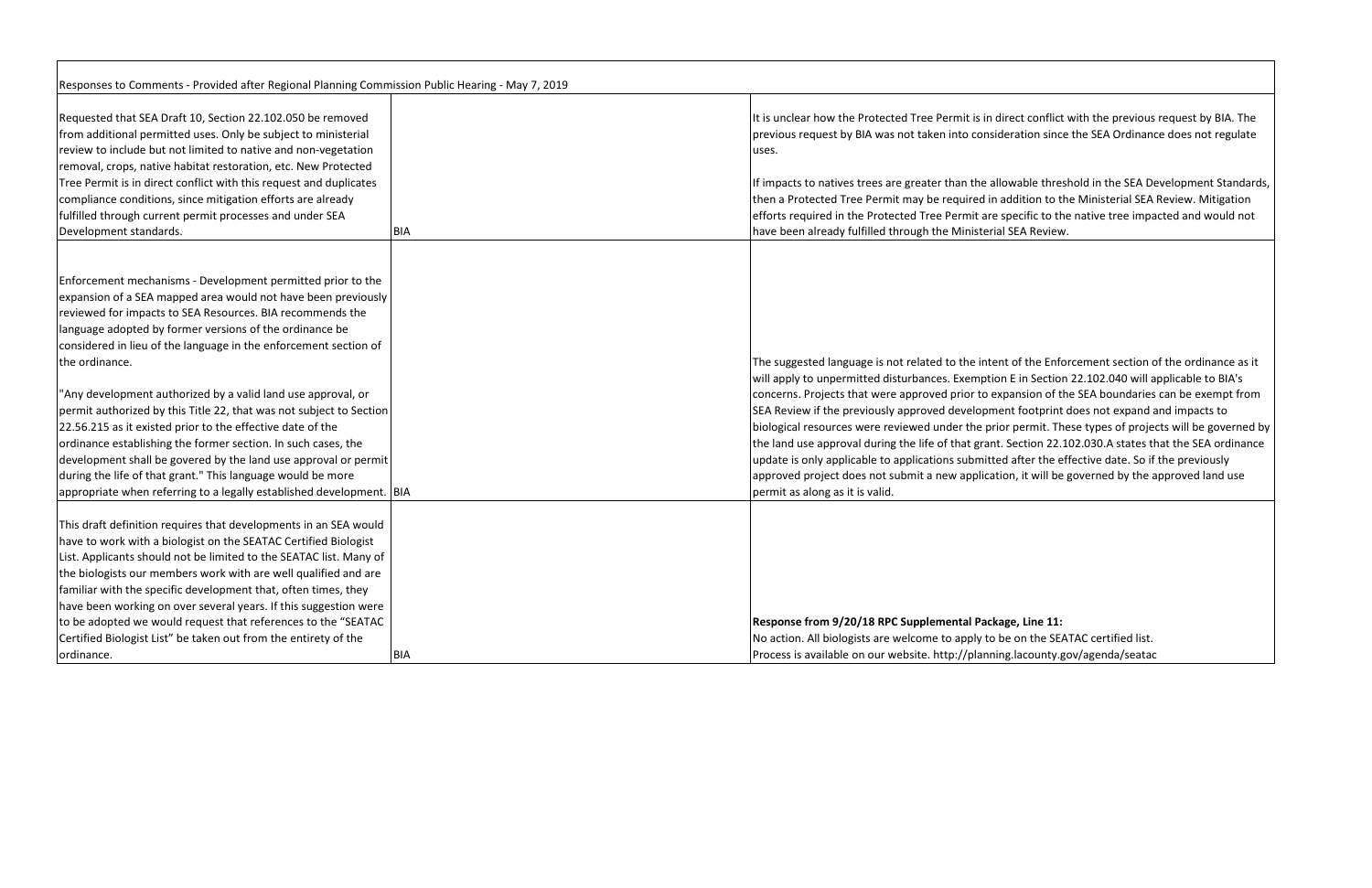| For clarity, we would like the inclusion of language that points<br>out that the "following activities" under the SEA<br>"Development" definition excludes exempted developments<br>under Section 22.102.040 of the ordinance. This would eliminate<br>any confusion related to what is exempted and not subject to<br>this section or definition. Accordingly, BIA requests that<br>§22.102.20 (J) be revised to read (requested change underlined):<br>Response from 9/20/18 RPC Supplemental Packa<br>J. "Development" means any of the following activities within an<br>No action. Exemptions may still be considered dev<br>SEA, unless otherwise exempt under Section 22.102.040<br><b>BIA</b><br>ordinance.<br>Response from 9/20/18 RPC Supplemental Packa |  |                                                      |
|---------------------------------------------------------------------------------------------------------------------------------------------------------------------------------------------------------------------------------------------------------------------------------------------------------------------------------------------------------------------------------------------------------------------------------------------------------------------------------------------------------------------------------------------------------------------------------------------------------------------------------------------------------------------------------------------------------------------------------------------------------------------|--|------------------------------------------------------|
|                                                                                                                                                                                                                                                                                                                                                                                                                                                                                                                                                                                                                                                                                                                                                                     |  |                                                      |
|                                                                                                                                                                                                                                                                                                                                                                                                                                                                                                                                                                                                                                                                                                                                                                     |  |                                                      |
|                                                                                                                                                                                                                                                                                                                                                                                                                                                                                                                                                                                                                                                                                                                                                                     |  |                                                      |
|                                                                                                                                                                                                                                                                                                                                                                                                                                                                                                                                                                                                                                                                                                                                                                     |  |                                                      |
|                                                                                                                                                                                                                                                                                                                                                                                                                                                                                                                                                                                                                                                                                                                                                                     |  |                                                      |
|                                                                                                                                                                                                                                                                                                                                                                                                                                                                                                                                                                                                                                                                                                                                                                     |  |                                                      |
|                                                                                                                                                                                                                                                                                                                                                                                                                                                                                                                                                                                                                                                                                                                                                                     |  |                                                      |
|                                                                                                                                                                                                                                                                                                                                                                                                                                                                                                                                                                                                                                                                                                                                                                     |  |                                                      |
|                                                                                                                                                                                                                                                                                                                                                                                                                                                                                                                                                                                                                                                                                                                                                                     |  |                                                      |
|                                                                                                                                                                                                                                                                                                                                                                                                                                                                                                                                                                                                                                                                                                                                                                     |  |                                                      |
| County describes "Land Divisions" as a development activity. This                                                                                                                                                                                                                                                                                                                                                                                                                                                                                                                                                                                                                                                                                                   |  | No action. Land divisions is considered developme    |
| should also be excluded from the definition of                                                                                                                                                                                                                                                                                                                                                                                                                                                                                                                                                                                                                                                                                                                      |  | to draw the lot lines. The divided lots can be devel |
| development since land division in and of itself is not                                                                                                                                                                                                                                                                                                                                                                                                                                                                                                                                                                                                                                                                                                             |  | requiring a Ministerial SEA Review. For additional   |
| development.<br>IBIA                                                                                                                                                                                                                                                                                                                                                                                                                                                                                                                                                                                                                                                                                                                                                |  | Large Lot Parcel Map in Section 22.102.090.D.3.a.    |
|                                                                                                                                                                                                                                                                                                                                                                                                                                                                                                                                                                                                                                                                                                                                                                     |  |                                                      |
| suggests adding language that reinforces the fact that an SEA                                                                                                                                                                                                                                                                                                                                                                                                                                                                                                                                                                                                                                                                                                       |  |                                                      |
| permit is not required for the listed exemptions. BIA requests                                                                                                                                                                                                                                                                                                                                                                                                                                                                                                                                                                                                                                                                                                      |  |                                                      |
| that §22.102.040 be revised to read (requested change                                                                                                                                                                                                                                                                                                                                                                                                                                                                                                                                                                                                                                                                                                               |  |                                                      |
| underlined):                                                                                                                                                                                                                                                                                                                                                                                                                                                                                                                                                                                                                                                                                                                                                        |  |                                                      |
| "The following developments are exempt from the regulations of                                                                                                                                                                                                                                                                                                                                                                                                                                                                                                                                                                                                                                                                                                      |  |                                                      |
| this Chapter, and shall not require an SEA permit. Development                                                                                                                                                                                                                                                                                                                                                                                                                                                                                                                                                                                                                                                                                                      |  | Response from 9/20/18 RPC Supplemental Packa         |
| that does not qualify for any of the exemptions listed below is                                                                                                                                                                                                                                                                                                                                                                                                                                                                                                                                                                                                                                                                                                     |  | No action. Current draft language already says "ex   |
| subject to the regulations of this Chapter."<br><b>BIA</b>                                                                                                                                                                                                                                                                                                                                                                                                                                                                                                                                                                                                                                                                                                          |  | beginning of the Exemptions section 22.102.040.      |
|                                                                                                                                                                                                                                                                                                                                                                                                                                                                                                                                                                                                                                                                                                                                                                     |  |                                                      |
| Under the ordinance Section 22.102.040 (B)1., the specific total                                                                                                                                                                                                                                                                                                                                                                                                                                                                                                                                                                                                                                                                                                    |  |                                                      |
| building site and areas that would be exempted for additions and                                                                                                                                                                                                                                                                                                                                                                                                                                                                                                                                                                                                                                                                                                    |  |                                                      |
| modifications are listed as not increasing "20,000 square feet, or                                                                                                                                                                                                                                                                                                                                                                                                                                                                                                                                                                                                                                                                                                  |  |                                                      |
| encroach into more than 10% dripline for up to four SEA Native                                                                                                                                                                                                                                                                                                                                                                                                                                                                                                                                                                                                                                                                                                      |  |                                                      |
| Trees." Our membership feels that this type of specificity may                                                                                                                                                                                                                                                                                                                                                                                                                                                                                                                                                                                                                                                                                                      |  |                                                      |
| not be appropriate in all cases and is too prescriptive. That                                                                                                                                                                                                                                                                                                                                                                                                                                                                                                                                                                                                                                                                                                       |  |                                                      |
| should be noted throughout the ordinance, including; SEA                                                                                                                                                                                                                                                                                                                                                                                                                                                                                                                                                                                                                                                                                                            |  |                                                      |
| Development Standards §22.102.080 (A) 2. (a.), 5., (B) Water                                                                                                                                                                                                                                                                                                                                                                                                                                                                                                                                                                                                                                                                                                        |  | Response from 9/20/18 RPC Supplemental Packa         |
| Resources (Table), (C) 6. & (D) 3., (B)and §22.102.90 Open Spaces                                                                                                                                                                                                                                                                                                                                                                                                                                                                                                                                                                                                                                                                                                   |  | No action. This exemption was formulated to be p     |
| $(A)$ 3.<br><b>BIA</b>                                                                                                                                                                                                                                                                                                                                                                                                                                                                                                                                                                                                                                                                                                                                              |  | of development may be exempt. No changes to the      |

#### age, Line 23:

velopment but will not be subject to the SEA

# **Responsi**<br> **Responsi**<br> **Responsi**<br> **Responsi**<br> **Responsi**<br> **Responsi**<br> **Responsi**<br> **Responsi**<br> **Responsi**<br> **Responsi**<br> **Responsi**<br> **Responsi**<br> **Responsi**<br> **Responsi**<br> **Responsi**<br> **Responsi**<br> **Responsi**<br> **Responsi**<br> **Respo**

ent activity since the developer has a choice on how eloped with least impact to biological resources by information, refer to the development standard on

age, Line 63: xempt from the regulations of this Chapter" at the

# **Response from 9/20/18 RPC Supplemental Package, Line 88:**

prescriptive and detailed so that it is clear what type he language were made.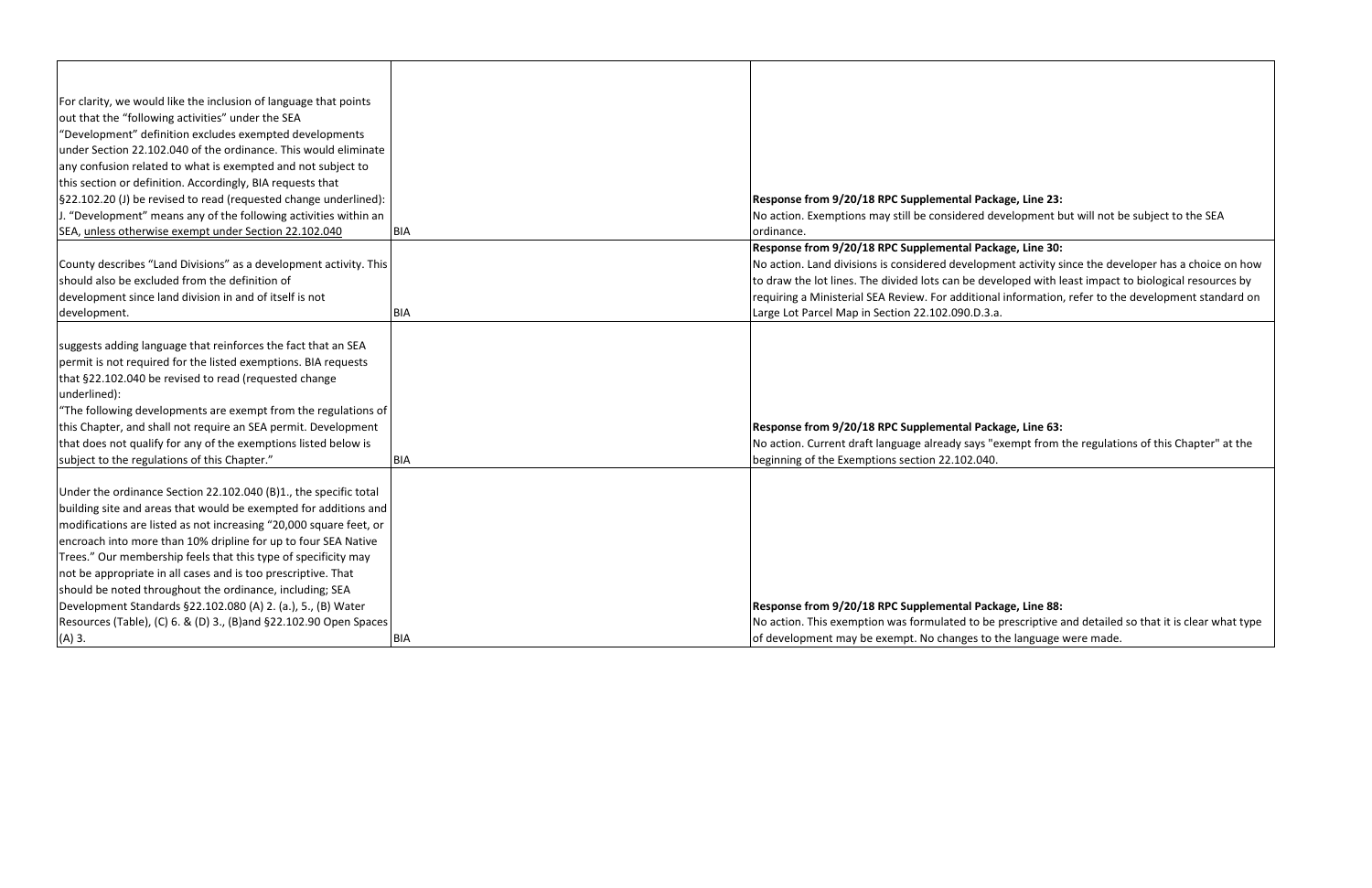| Development permitted prior to the expansion of an SEA             |     |                                                      |
|--------------------------------------------------------------------|-----|------------------------------------------------------|
| mapped area would not have been previously reviewed for            |     |                                                      |
| impacts to SEA resources. Instead, former versions of the          |     |                                                      |
| ordinance stated that, "Any development authorized by a valid      |     |                                                      |
| land use approval, or permit authorized by this Title 22, that was |     |                                                      |
| not subject to Section 22.56.215 as it existed prior to the        |     |                                                      |
| effective date of the ordinance establishing the former section.   |     |                                                      |
| In such cases, the development shall be governed by the land use   |     | Response from 9/20/18 RPC Supplemental Packa         |
| approval or permit during the life of that grant." This language   |     | No action. Projects in SEA expanded areas that we    |
| would be more appropriate in defining an exemption for a           |     | impacts are subject to the SEA ordinance. If there   |
| previously existing, legally established development.              | BIA | substantiate an exemption.                           |
|                                                                    |     |                                                      |
|                                                                    |     |                                                      |
| This portion of the exemptions refers to the "rebuilding and       |     |                                                      |
| replacement of legally built structures which have been            |     |                                                      |
| damaged or partially destroyed and will not increase the           |     |                                                      |
| previously existing development footprint." BIA suggests that      |     |                                                      |
| County staff should currently have the ability to approve these    |     | Response from 9/20/18 RPC Supplemental Packa         |
| types of changes to a structure if regulations requiring           |     | No action. This exemption allows for rebuilding wi   |
| replacement require it or if it can be demonstrated that it        |     | the development footprint does not change. Deve      |
| wouldn't affect sensitive vegetation.                              | BIA | as the new construction does not require expande     |
|                                                                    |     | Response from 9/20/18 RPC Supplemental Packa         |
| BIA suggests adding (P) to Section 22.102.040 to exempt "Lot line  |     | No action. Since lot line adjustment is not consider |
| adjustments."                                                      | BIA | ordinance. No exemption is needed.                   |

# age, Line 91:

ere not previously reviewed for environmental was an adequate CEQA analysis, that may be used to

# age, Line 95:

vith required alterations per building code as long as elopment footprint includes fuel mod zones. As long ed fuel mod zones, then this exemption applies.

# **Responsi**<br> **Responsi**<br> **Responsi**<br> **Responsi**<br> **Responsi**<br> **Responsi**<br> **Responsi**<br> **Responsi**<br> **Responsi**<br> **Responsi**<br> **Responsi**<br> **Responsi**<br> **Responsi**<br> **Responsi**<br> **Responsi**<br> **Responsi**<br> **Responsi**<br> **Responsi**<br> **Respo**

red as "development", it is not subject to the SEA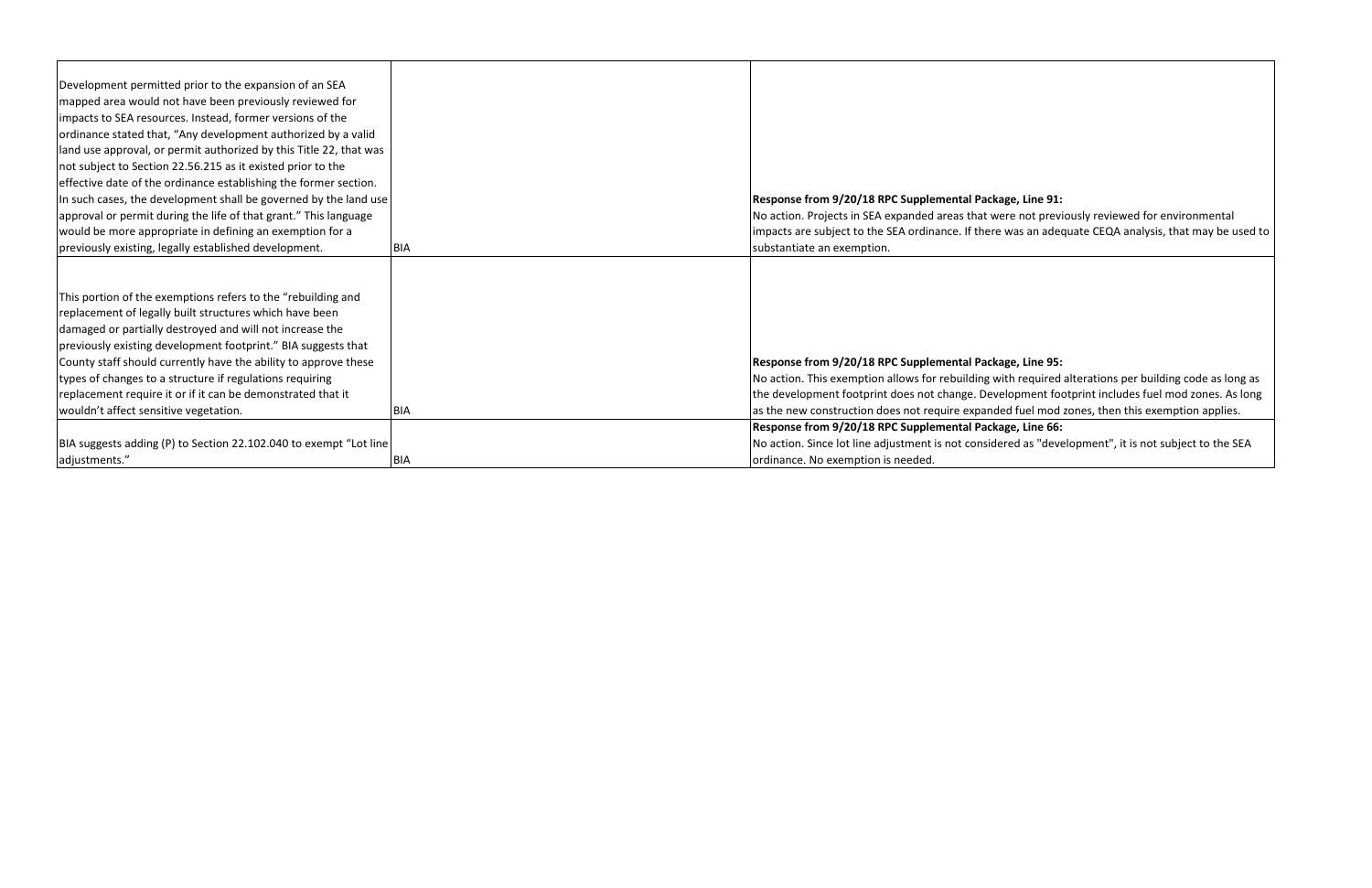| 'Ground Disturbance Activities" and the following activities as     |            |                                                             |
|---------------------------------------------------------------------|------------|-------------------------------------------------------------|
| exemptions:                                                         |            |                                                             |
| 1. Implementation of mitigation (installation, maintenance, and     |            |                                                             |
| monitoring), including habitat restoration, expansion,              |            |                                                             |
| enhancement, and removal of non-native or invasive species;         |            |                                                             |
| 2. Testing and survey activities conducted pursuant to              |            |                                                             |
| environmental analysis prepared pursuant to the California          |            |                                                             |
| <b>Environmental Quality Act;</b>                                   |            |                                                             |
| 3. Activities on lands within the historic limits of existing       |            |                                                             |
| agricultural operations and production, including lands that are    |            |                                                             |
| fallow as part of long-term crop management. Agricultural           |            |                                                             |
| operations may include, but are not limited to, irrigated and       |            |                                                             |
| nonirrigated farmland, nurseries, fruit stands, and composting      |            |                                                             |
| facilities. Agricultural operations and production include access   |            | Response from 9/20/18 RPC Supplemental Package, Line        |
| to, installation, repair, and maintenance of agricultural related   |            | Please see the following responses:                         |
| infrastructure;                                                     |            | 1. Approved mitigation will already be covered by a SEA CU  |
| 4. Activities associated with existing managed grazing lands for    |            | removals, is covered under 22.102.140 - Review Procedure    |
| traditional livestock (including resource management) and the       |            | 2. Please give examples of such ground disturbing tests or  |
| construction and maintenance of corrals, barns, sheds, fencing,     |            | 3. Added clarifying to the Ordinance Section 22.102.040.A.  |
| water systems, and access roads as an accessory use, as allowed     |            | previously disturbed farmland are exempt. Added a develd    |
| by this Title 22 and other applicable County regulations,           |            | 22.102.090.E.1 that allows for Ministerial SEA Review for o |
| including, but not limited to, regulations related to time of year, |            | 4 & 5. Maintenance of legally established structures and ro |
| County wildlife preserves, and hazardous dust conditions;           |            | However, new construction of those facilities will be consi |
| 5. Activities associated with existing oil and gas operations,      |            | SEA ordinance.                                              |
| including maintenance of wells, pipelines, tanks, fencing, sheds,   |            | 6 & 7. Exemption C of the Ordinance may be used to exem     |
| access roads, and equipment and material storage;                   |            | 8. County master plans are considered county projects reg   |
| 6. Activities associated with required alterations in previously    | <b>BIA</b> | construction operations. Please see Chapter 10 of the Guid  |
|                                                                     |            |                                                             |
|                                                                     |            |                                                             |
| As written, the ordinance requires that at the SEA Stop process     |            |                                                             |
| the Regional Planning Director recommend "two subsections"          |            |                                                             |
| appearing to mean that the two recommendations listed under         |            |                                                             |
| a. and b. have to both be adopted. However,                         |            |                                                             |
| $ a$ and b. appear to be written as adopting one or another $-$ not |            |                                                             |
| necessitating both for a ministerial review, and an SEA             |            |                                                             |
| Conditional Use Permit. To provide clarity and eliminate            |            |                                                             |
| confusion, we recommend that the §22.102.050(B) be revised to       |            |                                                             |
| read (requested change underlined):                                 |            |                                                             |
| "Recommendation. The Director shall recommend at the SEA            |            | Response from 9/20/18 RPC Supplemental Package, Line        |
| Stop one of the following two subsections:"                         | <b>BIA</b> | Added "one of" to Section 22.102.050.B of the Ordinance.    |

# **Rge, Line 67:**

a SEA CUP. Habitat restoration, i.e.. Invasive rocedures for Habitat Restoration Projects. tests or surveys required by CEQA.

2.040.A.3 that specifies only agricultural uses in a development standards for crop in Section iew for crops.

es and roads are not considered development. be considered as development and subject to the

to exempt such activities.

jects regardless of who will be conducting  $\epsilon$  the Guide (page 84) for more information.

**ge, Line 102:**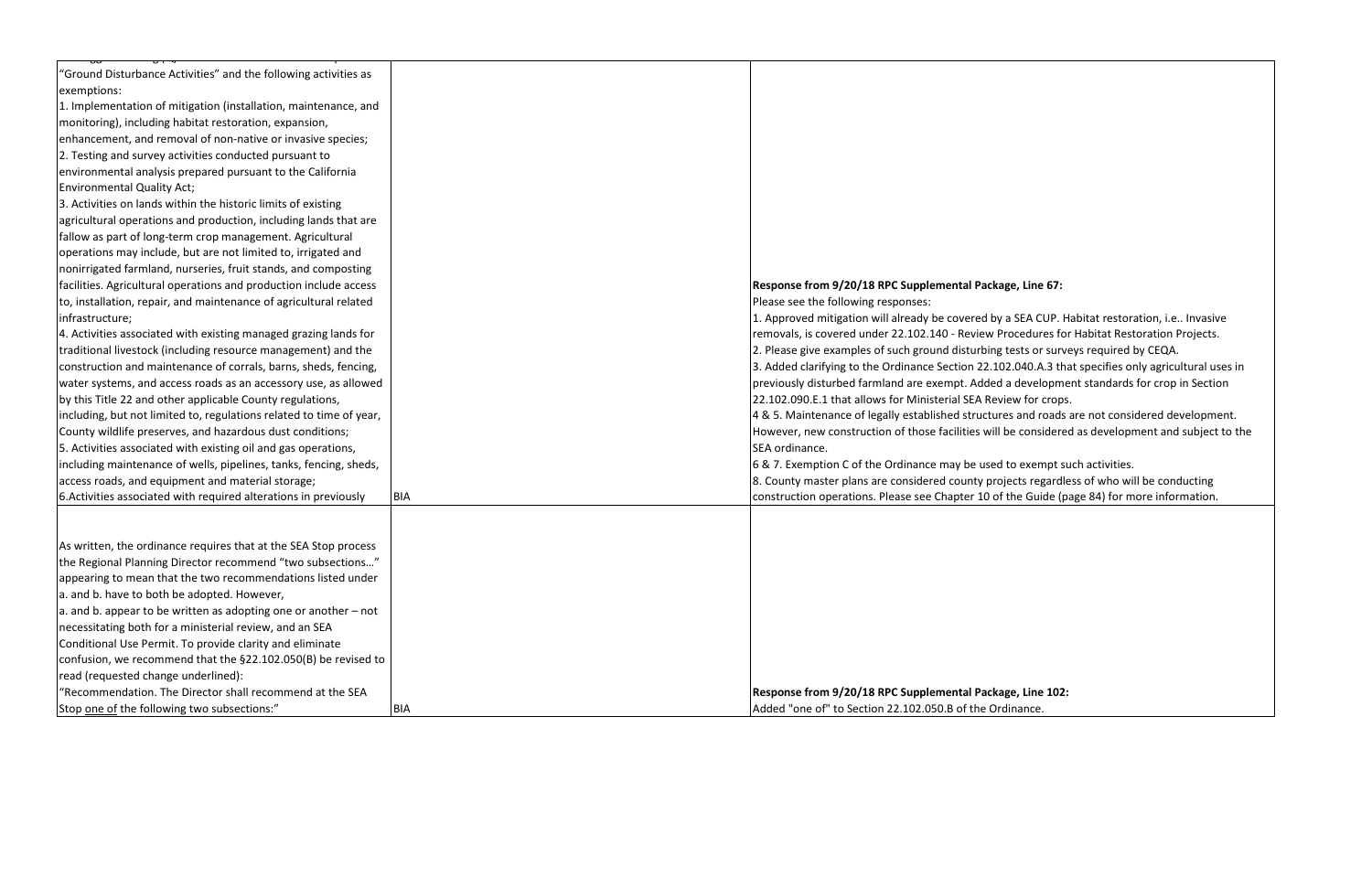| BIA also requests that Section 22.102.050 (C) be added to the          |            |                                                        |
|------------------------------------------------------------------------|------------|--------------------------------------------------------|
| ordinance to expand applicability requirements, including              |            |                                                        |
| additional permitted uses subject only to ministerial review. We       |            |                                                        |
| recommend the following:                                               |            |                                                        |
| "C. Ministerial SEA Review. The following activities shall be          |            |                                                        |
| presumed to comply with Section 22.102.080 (SEA Development            |            |                                                        |
| Standards) and only a ministerial SEA review pursuant to Section       |            |                                                        |
| 22.102.060 shall be required:                                          |            |                                                        |
| 1. Activities to improve the quality of biological or water            |            |                                                        |
| resources in an SEA, such as, but not limited to:                      |            |                                                        |
| a. Non-native vegetation removal programs;                             |            |                                                        |
| b. Native Habitat restoration programs; and                            |            |                                                        |
| c. Construction of wildlife crossing structures                        |            |                                                        |
| 2. New crops as follows:                                               |            |                                                        |
| a. Personal crops that exceed one acre in size; and,                   |            |                                                        |
| b. Commercial crops of any size.                                       |            |                                                        |
| 3. Vegetation removal as follows:                                      |            |                                                        |
| a. Vegetation removal in excess of what is required for the            |            |                                                        |
| placement of permitted structures, accessory structures, access,       |            |                                                        |
| fuel modification areas, and paths; and                                |            |                                                        |
| b. Vegetation removal not associated with the development of           |            | Response from 9/20/18 RPC Supplemental Packag          |
| an approved permit."                                                   | <b>BIA</b> | No action. The SEA assessment is impact-based and      |
|                                                                        |            |                                                        |
| BIA requests clarification under the SEA Review title, providing       |            |                                                        |
| the word "Ministerial," makes it clear that this is meant to be a      |            |                                                        |
| description of the ministerial process. We recommend that the          |            | Response from 9/20/18 RPC Supplemental Packag          |
| title read, "SEA Review (Ministerial)."                                | <b>BIA</b> | Added the word "Ministerial" to the title for clarity. |
| We recommend that under §22.102.060 (A) there should be                |            |                                                        |
| clarifying language that refers back to the eligibility of projects to |            |                                                        |
| undergo a ministerial review based on the Director's                   |            |                                                        |
| recommendation. BIA requests that §22.102.060 be revised to            |            |                                                        |
| read (requested change underlined):                                    |            |                                                        |
| "A ministerial SEA Review pursuant to this section shall be            |            | <b>Response from 9/20/18 RPC Supplemental Packag</b>   |
| required for any development recommended by the Director               |            | No action. The recommendation made at the SEA C        |
| pursuant to section 22.102.50, subpart B, and any development          |            | recommendation based on what is presented at the       |
| included in section 22.102.50, subpart C, to determine                 |            | project design or scope may change the recommen        |
| compliance with the following:"                                        | <b>BIA</b> | Ministerial SEA Review section is written to state w   |
|                                                                        |            |                                                        |
| Title: BIA requests clarification under the SEA Conditional Use        |            |                                                        |
| Permit title, providing the word "Discretionary," makes it clear       |            |                                                        |
| that this is meant to be a description of the discretionary review     |            |                                                        |
| process. We recommend that the title read, "SEA Conditional Use        |            | Response from 9/20/18 RPC Supplemental Packag          |
| Permit (Discretionary)."                                               | <b>BIA</b> | Added "discretionary" to text below title in Section   |

kage, Line 101: and will not be determining review type based on uses.

kage, Line 106:

kage, Line 108: A Counseling is just a the pre-application meeting. Any changes to the endation and review track. The language in the If what is required for a ministerial review.

kage, Line 112: ion 22.102.080.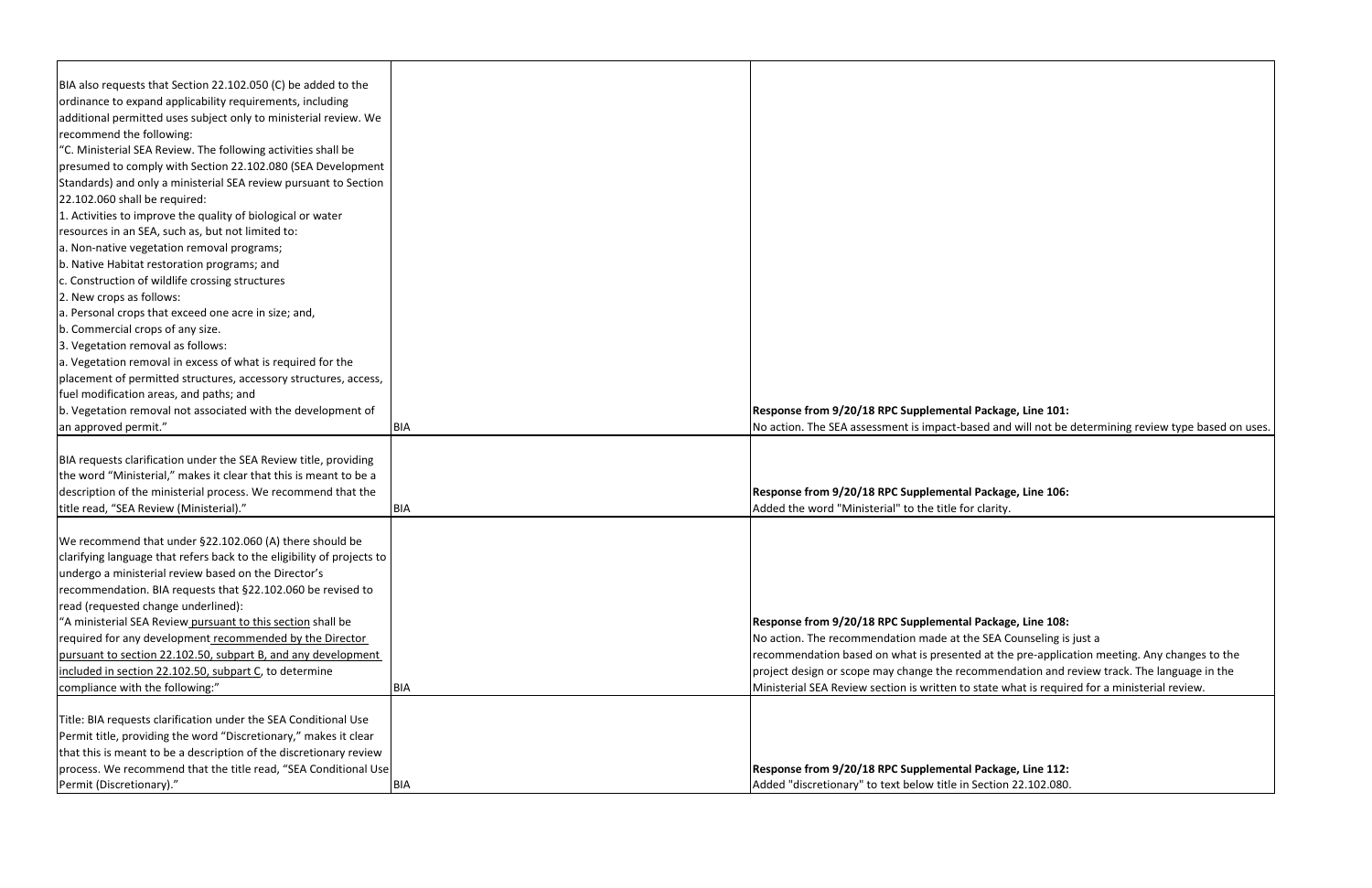#### **Response from 9/20/18 RPC Supplemental Package, Line 121:**

hapter 4 (page 30): "While applicants are encouraged  $|$ arly when sensitive resources are present, and ible, the Department will not require more than 2 to

### **Response from 9/20/18 RPC Supplemental Package, Line 128:**

It standard in Section 22.102.090.D in the Ordinance urpose of protecting livestock or companion animals

#### **Response from 9/20/18 RPC Supplemental Package, Line 138:**

e 108) are not allowed as crops in the SEAs. Most

#### **Response from 9/20/18 RPC Supplemental Package, Line 142:**

2.090.E.2.a.iv that requires a Restoration Plan at the esting. Temporary stabilization of areas disturbed by hile true that in less disturbed sites, native vegetation nere root stock is destroyed and soil heavily

will be needed to return the area to a natural state.  $tion 22.102.020.BB.$ 

#### **ge, Line 157:**

vill be required to record open space preservation

|                                                                    |            | Response from 9/20/18 RPC Supplemental Package,           |
|--------------------------------------------------------------------|------------|-----------------------------------------------------------|
| BIA requests that the use of "minimum" results in great            |            | Clarified in the Guide with following footnote in Chapt   |
| uncertainty to builders and developers and should be more          |            | to go beyond the minimum requirement, particularly        |
| specific. That should be noted throughout the ordinance,           |            | preserve as much of the sensitive resource as feasible    |
| including; §22.102.080,(3) b.                                      | BIA        | 1 preservation through a ministerial SEA Review."         |
| BIA suggests removing the fencing standards under "Area-wide       |            |                                                           |
| Development Standards;" Based on the broad nature of the           |            | Response from 9/20/18 RPC Supplemental Package,           |
| resources within the County SEAs, a one size standard does not     |            | Added additional language to fencing development sta      |
| fit all. For this reason, the fencing should be looked at on a     |            | to allow for one impermeable enclosure for the purpo      |
| case-by-case basis.                                                | <b>BIA</b> | within the development footprint.                         |
| We are concerned that the section describing permissible crops     |            | Response from 9/20/18 RPC Supplemental Package,           |
| is too limited to non-invasive species. Most crops are invasive    |            | No action. Species in Appendix C in the Guide (page 10)   |
| when water is available.                                           | <b>BIA</b> | species in the list are not crop species.                 |
|                                                                    |            |                                                           |
|                                                                    |            | Response from 9/20/18 RPC Supplemental Package,           |
|                                                                    |            | Added language in the Ordinance in Section 22.102.09      |
|                                                                    |            | time of the application submittal for exploratory testin  |
| This section and the three points under the subsection do not      |            | exploratory testing is not sufficient in all cases. While |
| appear to be necessary, because of the language above this         |            | may quickly grow back, in more disturbed sites where      |
| section under (D) 2. (b), requiring exploratory testing            |            | disturbed, a more targeted restoration approach will b    |
| stabilization.                                                     | <b>BIA</b> | Definition of Restoration Plan can be found in Section    |
|                                                                    |            | Response from 9/20/18 RPC Supplemental Package,           |
| BIA suggests that this provision is removed because Opens Space    |            | No action. Projects subject to the SEA Ordinance will b   |
| could be set aside in the Final Map process.                       | <b>BIA</b> | prior to grading, removal of vegetation, or occupancy.    |
| Add (C) 7. We would like to add point 7. under exemptions to       |            | Response from 9/20/18 RPC Supplemental Package,           |
| Open Space Use in subsection (C), to read: "7. Trails and/or other |            | No action. Trails are considered in Section 22.102.100    |
| recreational amenities"                                            | <b>BIA</b> | outside of preserved open space areas.                    |
| BIA requests clarifications to expand the term "property owner"    |            | Response from 9/20/18 RPC Supplemental Package,           |
| to include a "Property Owners Association."                        | <b>BIA</b> | No action                                                 |
|                                                                    |            |                                                           |
|                                                                    |            |                                                           |
| BIA believes that the language under subsection A. be amended      |            |                                                           |
| to eliminate any potential misinterpretations under current        |            |                                                           |
| language. We recommend the section to be revised to read:          |            |                                                           |
| "A. To the extent feasible, the proposed development minimizes     |            |                                                           |
| potential impacts to identified biological resources present on    |            |                                                           |
| the portions of the proposed development site that are located     |            |                                                           |
| within the SEA from incompatible development through the           |            | Response from 9/20/18 RPC Supplemental Package,           |
| application of environmentally sensitive site design practices and |            | No action. Please refer to Chapter 5 in the Guide (page   |
| development standards."                                            | <b>BIA</b> | a project's ability to meet findings.                     |

#### **Response from 9/20/18 RPC Supplemental Package, Line 151:**

100.C.3. Recreational amenities should be site

#### **Response from 9/20/18 RPC Supplemental Package, Line 166:**

**ge, Line 176:** page 58) that provides guidance on how to evaluate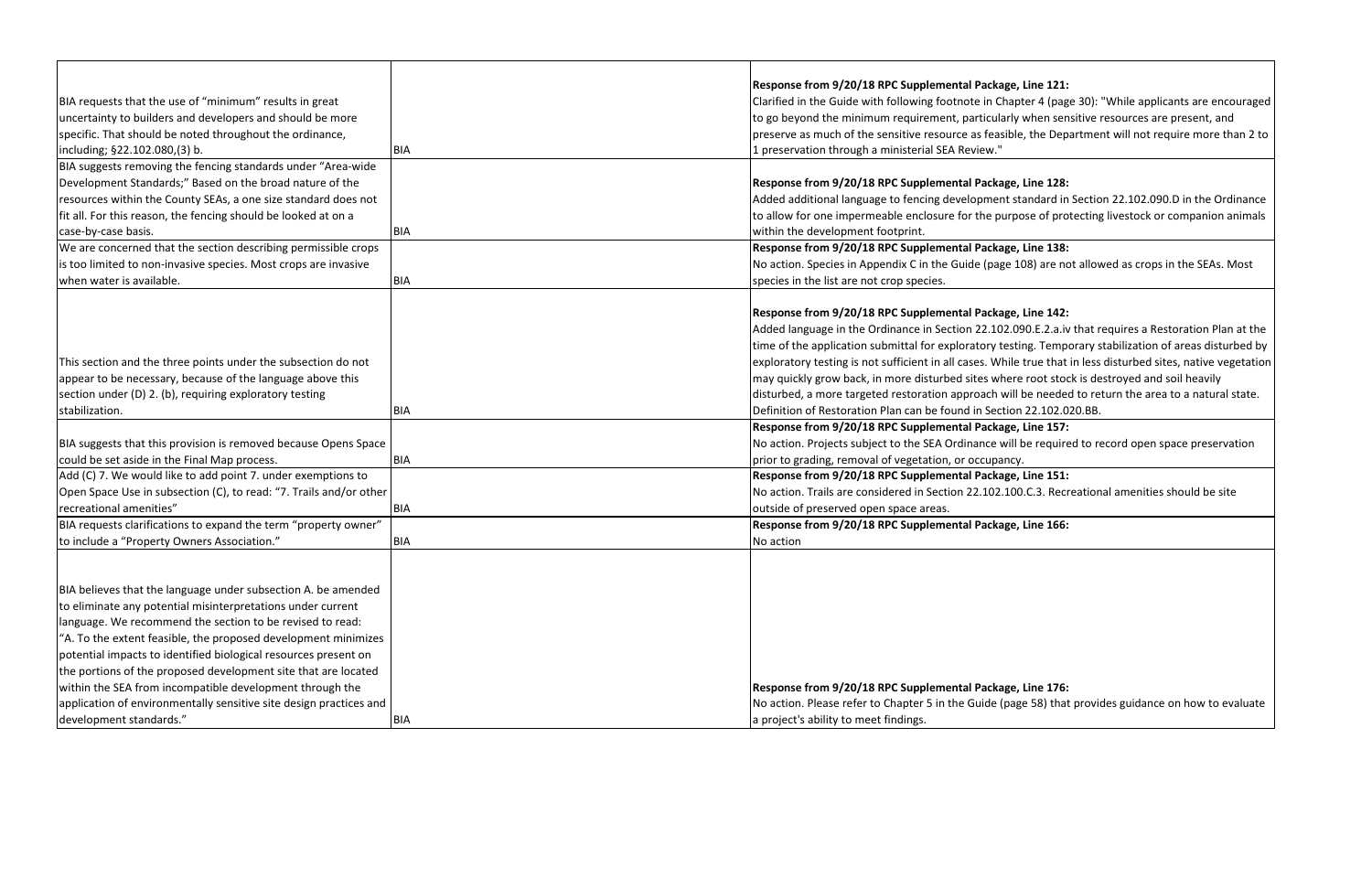| Also, to eliminate any misinterpretations, and conflicting            |                                       |                                                       |
|-----------------------------------------------------------------------|---------------------------------------|-------------------------------------------------------|
| exemptions, BIA suggests the language under subsection B. be          |                                       |                                                       |
| replaced with the following:                                          |                                       |                                                       |
| "B. Potential conflicts between conservation of the resources in      |                                       | Response from 9/20/18 RPC Supplemental Packa          |
| SEAs (as identified in the County's General Plan) and the             |                                       | No action. Please refer to Chapter 5 in the Guide (   |
| proposed development have been equitably resolved."                   | <b>BIA</b>                            | a project's ability to meet findings.                 |
|                                                                       |                                       |                                                       |
| To create consistency across this "Findings" section, based on the    |                                       |                                                       |
| earlier replacement language suggested above, (F) should be           |                                       |                                                       |
| amended to read:                                                      |                                       | Response from 9/20/18 RPC Supplemental Packa          |
| "F. The proposed development does not have the potential to           |                                       | No action. Please refer to Chapter 5 in the Guide (   |
| result in the loss of resiliency of the SEA, to the extent feasible." | BIA                                   | a project's ability to meet findings.                 |
| Especially of concern, under subsection (F) is point 4: "Other        |                                       |                                                       |
| factors as identified by SEATAC" This language is incredibly broad,   |                                       | Response from 9/20/18 RPC Supplemental Packa          |
| and could pose unforeseen restrictions and challenges on              |                                       | No action. Since SEATAC makes recommendations         |
| builders and developers.                                              | <b>BIA</b>                            | to the Commission's discretion to determine if this   |
| Under current language, the SEATAC review fee only covers up to       |                                       |                                                       |
| three SEATAC meetings, and would require new fee for                  |                                       | Response from 9/20/18 RPC Supplemental Packa          |
| additional meetings. BIA believes that this language should be        |                                       | No action. With the streamlined process and pre-a     |
| amended to read: "b. The SEATAC Review Fee shall cover all            |                                       | Constraints Map) the number of SEATAC meetings        |
| SEATAC meetings."                                                     | <b>BIA</b>                            | will be heard by SEATAC.                              |
|                                                                       |                                       |                                                       |
|                                                                       |                                       | The SEA Ordinance contains applicability language     |
| How can CSDs incorporate language prohibiting the exemptions          |                                       | supplemental district, or anywhere in Title 22 that   |
| and still be "consistent" with a SEA Ordinacne that requires the      |                                       | regulations will apply. The updated CSD will contai   |
| exemptions?                                                           | Leona Valley Town Council             | than the SEA Ordinance, and will take precedence      |
|                                                                       |                                       |                                                       |
| Request more pressure and education be placed on local building       |                                       |                                                       |
| departments to comply with the approved 2015 AV Area Plan.            |                                       |                                                       |
| County departments are responsible to know what is allowed or         |                                       | Staff will check in with our Current Planning Divisio |
| restricted within the existing plans and ordinances.                  | Leona Valley Town Council             | implementing the AV Area Plan.                        |
| Suggest that the SEA boundary be moved to follow the forest           |                                       | The Project scope does not include revisions to the   |
| boundary line in the southern portion of Leona Valley to protect      |                                       | through the General Plan update in 2015. The com      |
| a transitional area between the National Forest.                      | Leona Valley Town Council             | SEA boundaries.                                       |
| Study the benefits of programs that incentivize redevelopment,        |                                       |                                                       |
| upgrading existing properties, and using existing footprints so       |                                       |                                                       |
| that existing property upgrades are effectively encouraged            |                                       |                                                       |
| through regulatory review. Such programs incentivize                  |                                       |                                                       |
|                                                                       |                                       |                                                       |
| development of currently impacted land and relieve pressure on        |                                       |                                                       |
| undeveloped areas.                                                    | Resource Conservation District of SMM | Comment noted and will be taken into considerati      |

**Response from 177:** (page 58) that provides guidance on how to evaluate

**Response from 180:** 

(page 58) that provides guidance on how to evaluate

# **Response from 182:**

s to the Regional Planning Commission, it will be up s Finding has been met or not.

#### Response 184:

application counseling (SEA Counseling and Biological s per project may lessen as better designed projects

 $\Omega$  (Section 22.102.030.C) that says that if a zone, t regulates the same matter, the more restrictive in language that will be considered more restrictive  $\alpha$  over the SEA Ordinance for that specific regulation.

ons to see if there are any problems with

e SEA boundaries. The SEA boundaries were adopted iment will be noted for the future amendment to the

ion for future programs.